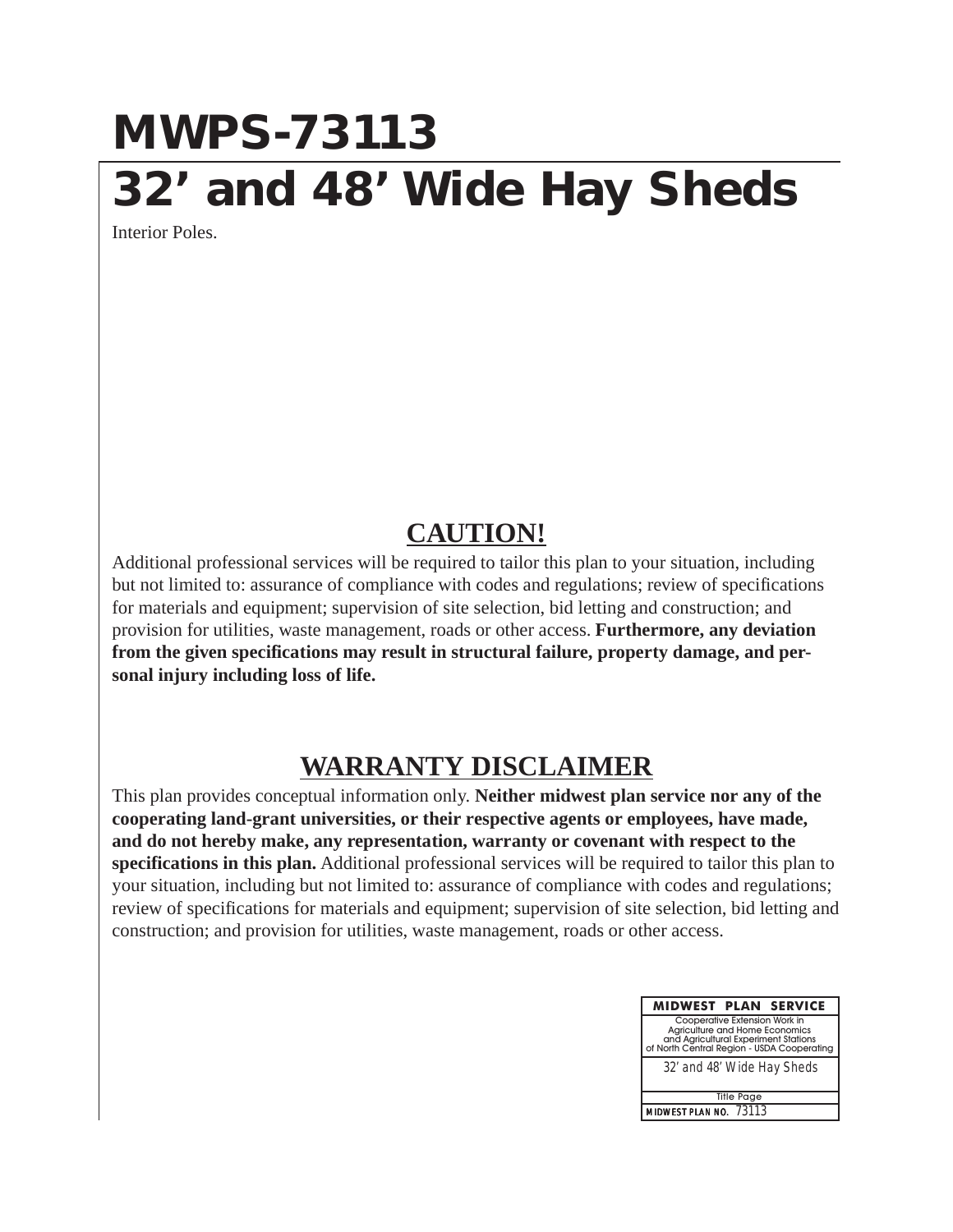

ý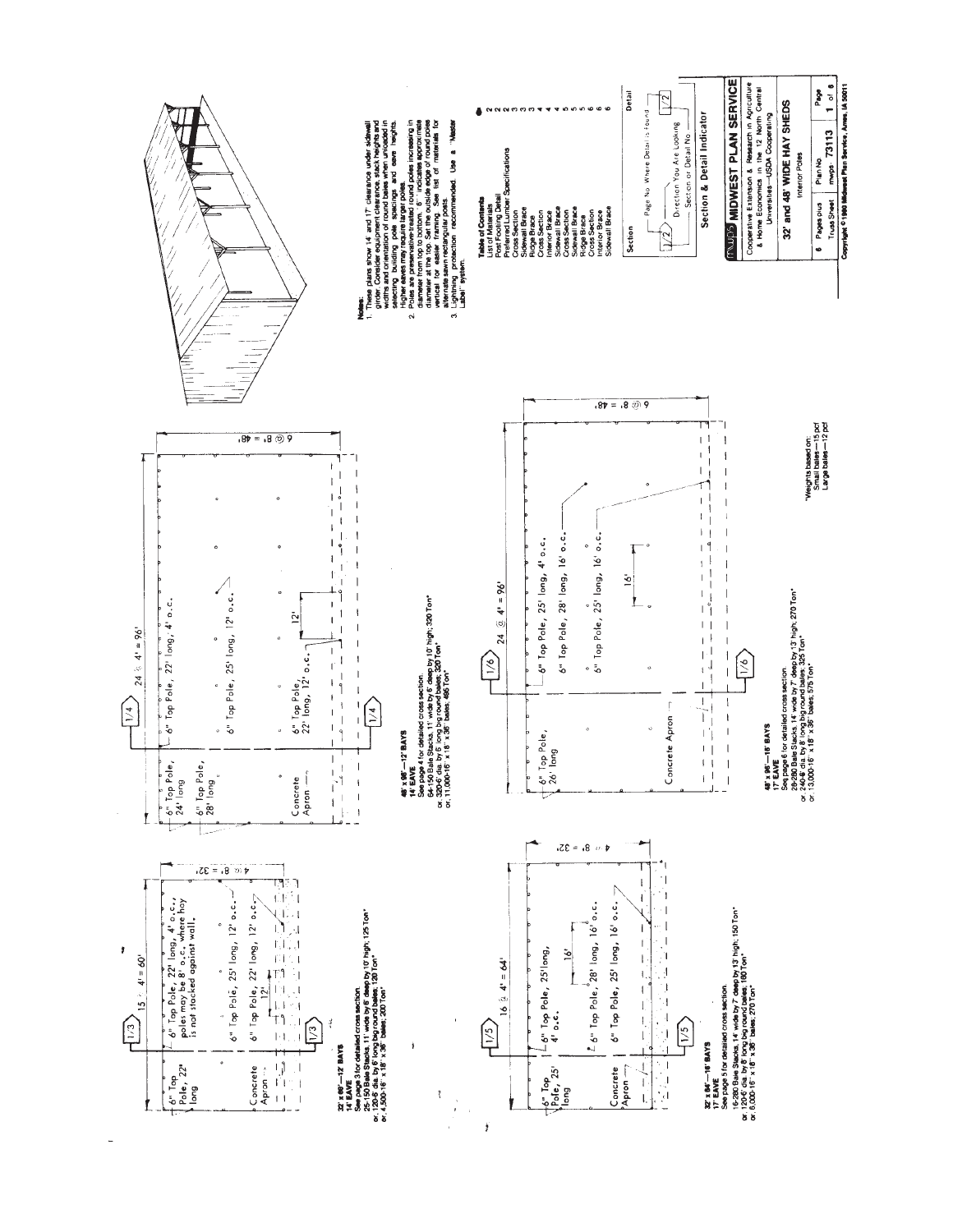

Determine the snow zone number for your locality from the locality from the model in the magnesic consult local authorities. Design snow leads in lbs of t (psf) for low risk buildings:

 $\begin{array}{l} \textit{Zone I} = 16 \text{ psf} \\ \textit{Zone II} = 24 \text{ psf} \\ \textit{Zone II} = 32 \text{ psf} \end{array}$ 

For Zones IV, V, and VI, see MWPS-9



**Pound Poles**<br>
Doug Environment Prince  $\Gamma_5 = 2100$  psice<br>
Creasion Prince 75 pct<br>
Creasion Prince 75 pct<br>
Creasion Prince 75 pct<br>
Creasion Prince 75 pct<br>
Creasion Prince Doug Fir. 160 pct<br>
Routhern Prince 0.38 pct<br>
Consi In contact with the soil<br>Not in contact with the soil **Ratters and Headers**<br>No. 1 or 1500f Machine Stress Rated.<br>Doug Fir or Southern Pine Lumber Preservative Treatment PREFERRED LUMBER SPECIFICATIONS<br>Roof Purlins, Wall Girls, and Splashboards<br>No. 2. Doug Fir or Southern Pine  $\frac{60}{20}$ <br>DC rentention<br>DC rentention<br>DC rentention<br>DC 1990 934<br>DC 935 0.25<br>DC 936 935 0.35

ALTERNATE LUMBER SPECIFICATIONS<br>264 Burtillini Spacing<br>264 Burtillini Spacing<br>Show Zone 1<br>Sarv<br>5 24"

2x6 Girts (No. 2 Hem-Fir)<br>Maximum Spacing: 24''<br>(8' o.c. poles)

 $\tilde{\tilde{f}}$ 

 $\bar{\mathbf{v}}$ 

 $\hat{\mathcal{X}}$  $\frac{1}{3}$ 

 $\frac{1}{4}$  $\overline{\phantom{a}}$ 

 $\bar{J}$ 

POST FOOTING DETAIL 1/2



 $\ddot{\phantom{a}}$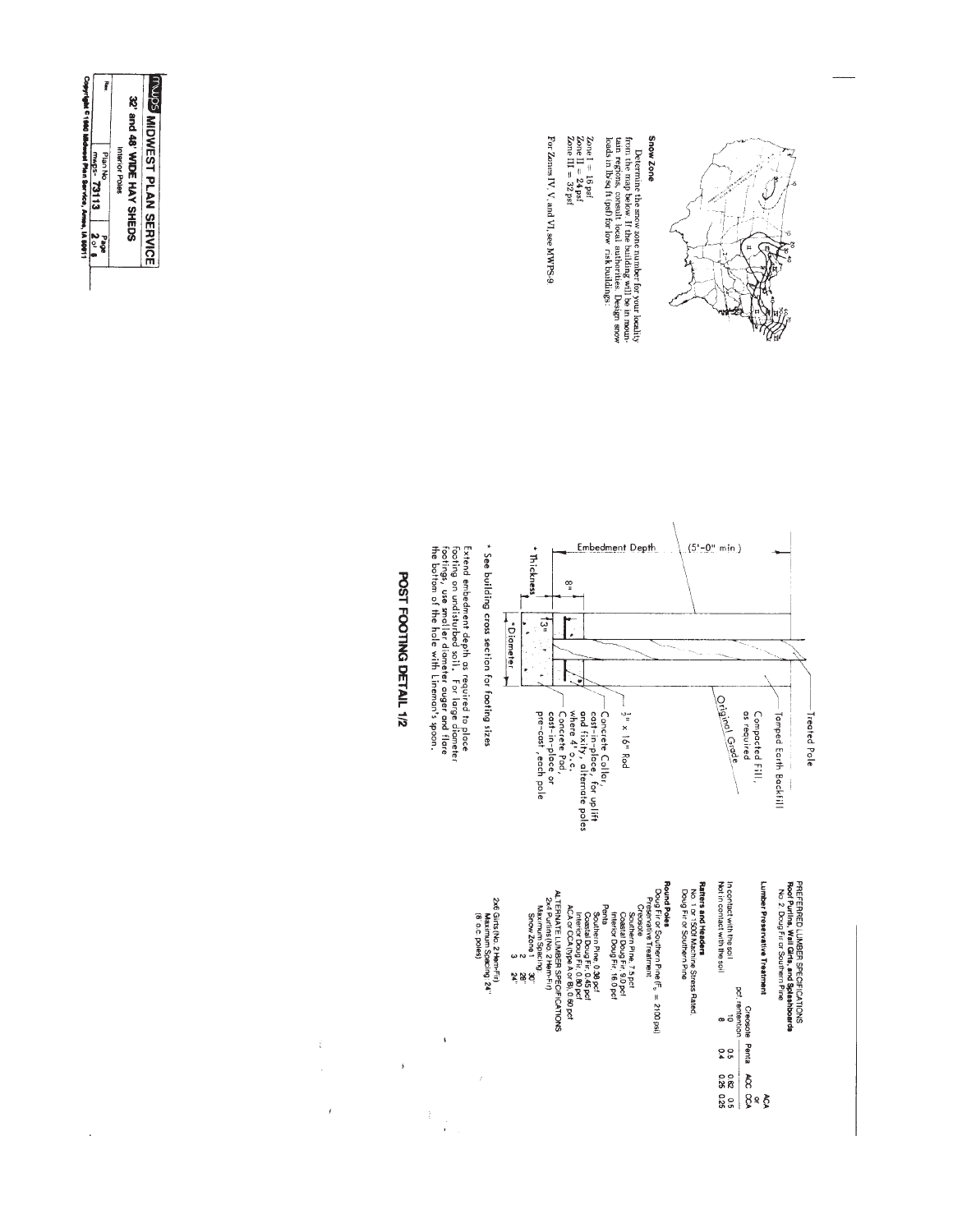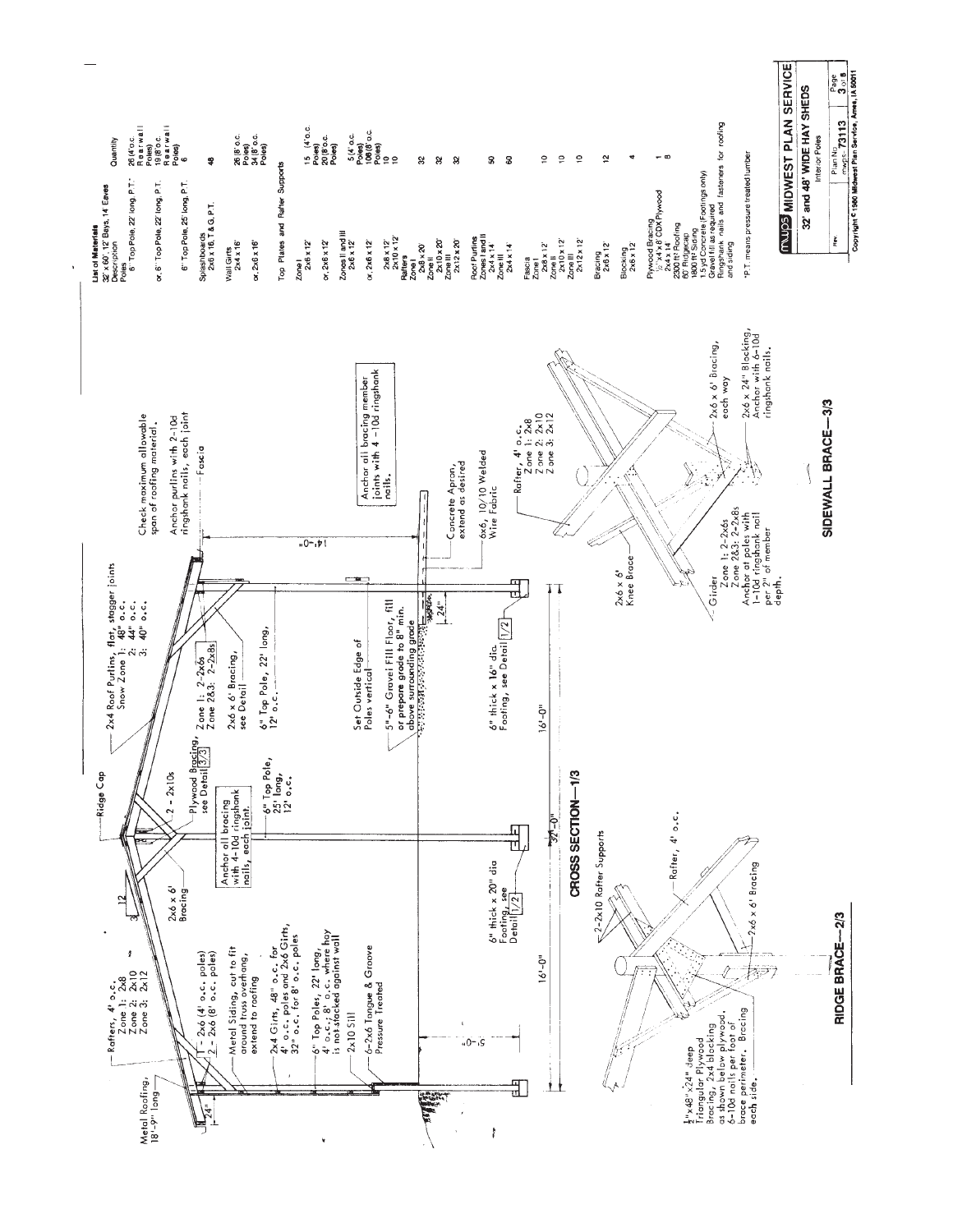

 $\frac{5}{6}$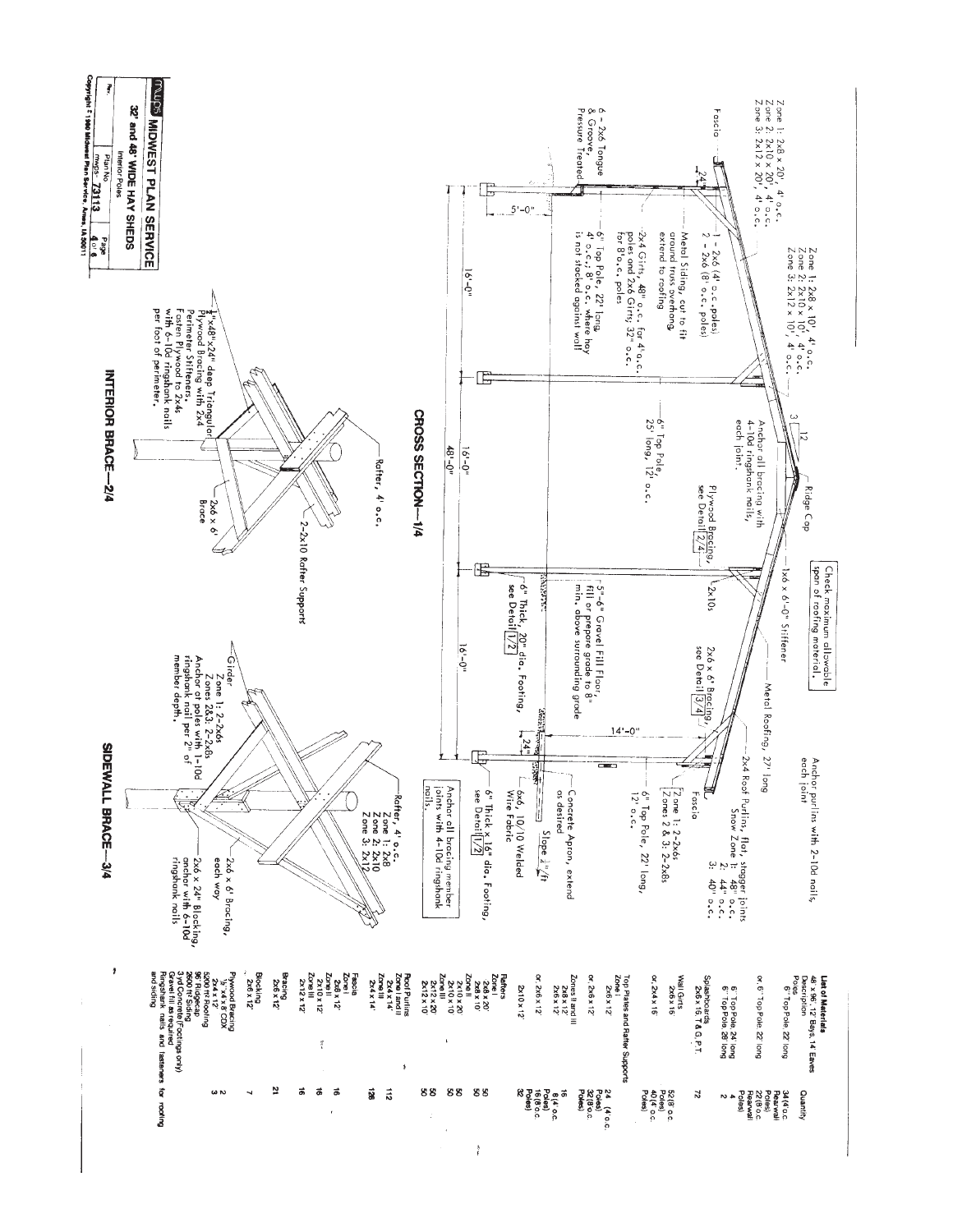